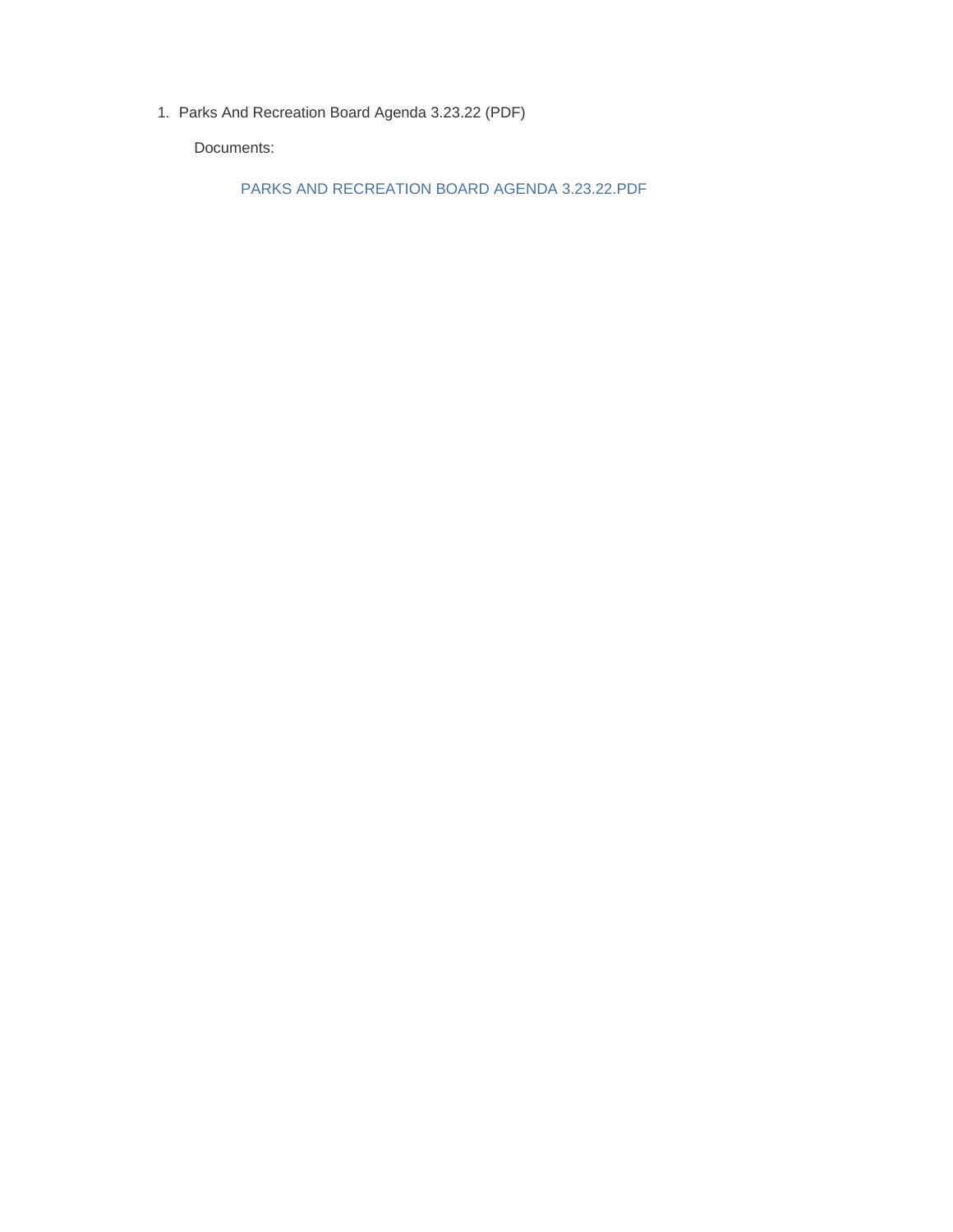

City of Wimberley

**221 Stillwater, Wimberley, Texas 78676**

## **REGULAR PARKS AND RECREATION BOARD MEETING WIMBERLEY CITY HALL – CITY COUNCIL CHAMBERS 221 STILLWATER, WIMBERLEY, TEXAS 78676 WEDNESDAY, MARCH 23, 2022 - 4:00 PM**

# **AGENDA**

- **1. CALL TO ORDER** March 23, 2022, at 4:00 PM
- **2. CALL OF ROLL**

### **3. CITIZENS COMMUNICATIONS**

*This provides an opportunity for the citizens to comment on agenda and non-agenda items in advance of the regular business of the Parks and Recreation Board. Those wishing to speak must sign-in before the meeting begins and observe a three-minute time limit when addressing the Board. Speakers will have one opportunity to speak during the time period. Comments from speakers should not be directed towards any specific member of the Board or City staff. Comments should not be accusatory, derogatory or threatening in nature.*

### **4. MINUTES**

**4.1.** Approval of minutes from the Parks and Recreation Board Meeting held February 22, 2022.

### **5. CITY STAFF REPORT**

**5.1.** Director Report - Richard Shaver

### **6. DISCUSSION AND POSSIBLE ACTION**

- **6.1.** Update from Friends of Blue Hole concerning the "Blue Hole Regional Park alternative water supply for non-potable water uses" study - Andrew Weber, Friends of Blue Hole
- **6.2.** Discuss and consider possible action to name the new park in the Wimberley Square.

### **7. BOARD MEMBER REPORTS**

- **7.1.** Announcements
- **7.2.** Future agenda items
- **8. ADJOURNMENT**